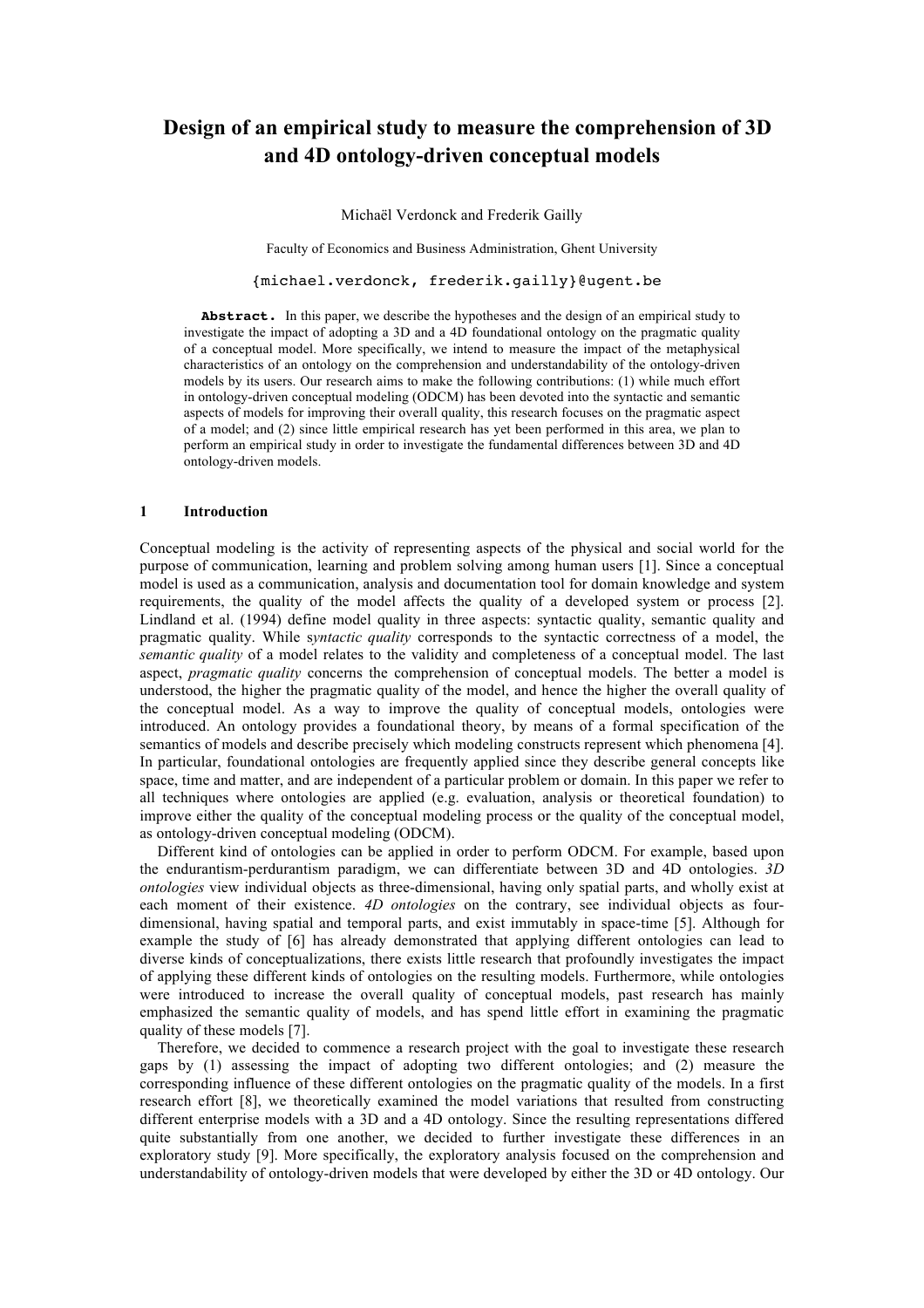results confirmed that the conceptualizations that were realized by the different ontologies have a considerable impact on the understanding and comprehension on its users. Furthermore, the findings suggested that depending on the metaphysical characteristics of an ontology, some ontology-driven models are perceived as more easy or difficult to comprehend.

However, since this was only an exploratory analysis, we aim to perform a more thorough research effort, which rigorously investigates the effects of applying different kinds of ontologies on the interpretation of their resulting models. Further, because of the lack of empirical research that has yet been performed in ODCM [7, 10], we intend to conduct an empirical study. Therefore, as the foundation for the further development of the research project, we formulate our research question as follows: *In which degree is the pragmatic quality of ontology-driven models influenced by the choice of a particular ontology, given a certain understanding of the ontology?* In other words, we are going to investigate the influence of ontology on the understanding of the resulting conceptual models, taking into account the pre-existing knowledge a person has of the respective ontology. In order to formulate a proper answer, this broad research question is translated into a set of hypotheses. The testing hypotheses will be formulated in section 2. Next, we will draft our experimental design that we would apply to test these hypotheses in section 3. Finally, we conclude this paper in section 4.

## **2 Hypotheses Development**

We can distinguish between different kinds of ontologies by regarding their metaphysical characteristics. The metaphysical characteristics of an ontology define its philosophical concepts and structures such as space, time, matter, object, event, action, etc. and how these concepts interrelate with one another [11, 12]. Every ontology has their own metaphysical characteristics and represents real world phenomena in their specific way. For instance, we can make a distinction between 3D and 4D ontologies. More specifically, the main differences between 3D and 4D ontologies can be translated according to the ontological interpretation of the following metaphysical characteristics:

- *The notion of identity and essence defining properties*: this characteristic defines how the ontology assigns a principle of identity to it's entities and how the principle of identity deals with temporary conditions such as roles, states and phases of an element.
- *The formation of relations*: describes how elements form relationships between different entities and how entities can become part of each other or separate from one another.
- *The perception and endurance of time*: defines how entities begin and cease to exist over time, and how they perceive events and changes over time.

Depending on these characteristics, an ontology can emphasize certain elements or structures such as time or identity, which can then influence the final representation of a conceptualization. For example, in the theoretical research of Al Debei (2012), the 3D object-role modeling (ORM) paradigm was analytically compared to the 4D object paradigm (OP). The conducted comparison reveals that the OP paradigm can provide semantically richer representations of phenomena than the ORM paradigm. Also [6] and our initial research effort [8], theoretically examined the way in which a 3D ontology and a 4D ontology represent temporal changes, concluding that each of the ontologies can lead to different representations and interpretations. As such, based upon the related research and our own previous research efforts [8, 9] we formulate **three hypotheses**:

- *H1: The notion of identity and essence defining properties is more difficult to comprehend with 3D ontology-driven models than with 4D ontology-driven models, given a certain understanding of the respective ontology*. As also pointed out by Krieger et al. (2008) and Pease & Niles (2002), 3D ontologies have more difficulty with the identification of essential properties that hold over some period of time than 4D ontologies.
- *H2: The formation of relations between entities is more difficult to comprehend with 4D ontologydriven models than with 3D ontology-driven models, given a certain understanding of the respective ontology.* In our exploratory analysis [9], feedback of subjects reported that the representation of relationships in the 4D ontology-driven models were difficult to comprehend and felt unnatural to several of our subjects. Similar remarks about the counterintuitive feeling of the space-time continuity were also mentioned in Pease & Niles (2002).
- *H3: The perception of time is more difficult to comprehend with 3D ontology-driven models than with 4D ontology-driven models, given a certain understanding of the respective ontology.* As mentioned by Hales & Johnson (2003), 4D ontologies emphasize the continuity of objects over space-time and should thus be more suitable to represent time-related concepts. Also de Cesare et al. (2015) illustrated in their research how a 4D ontology is more appropriate to represent temporality and modality in the form of roles.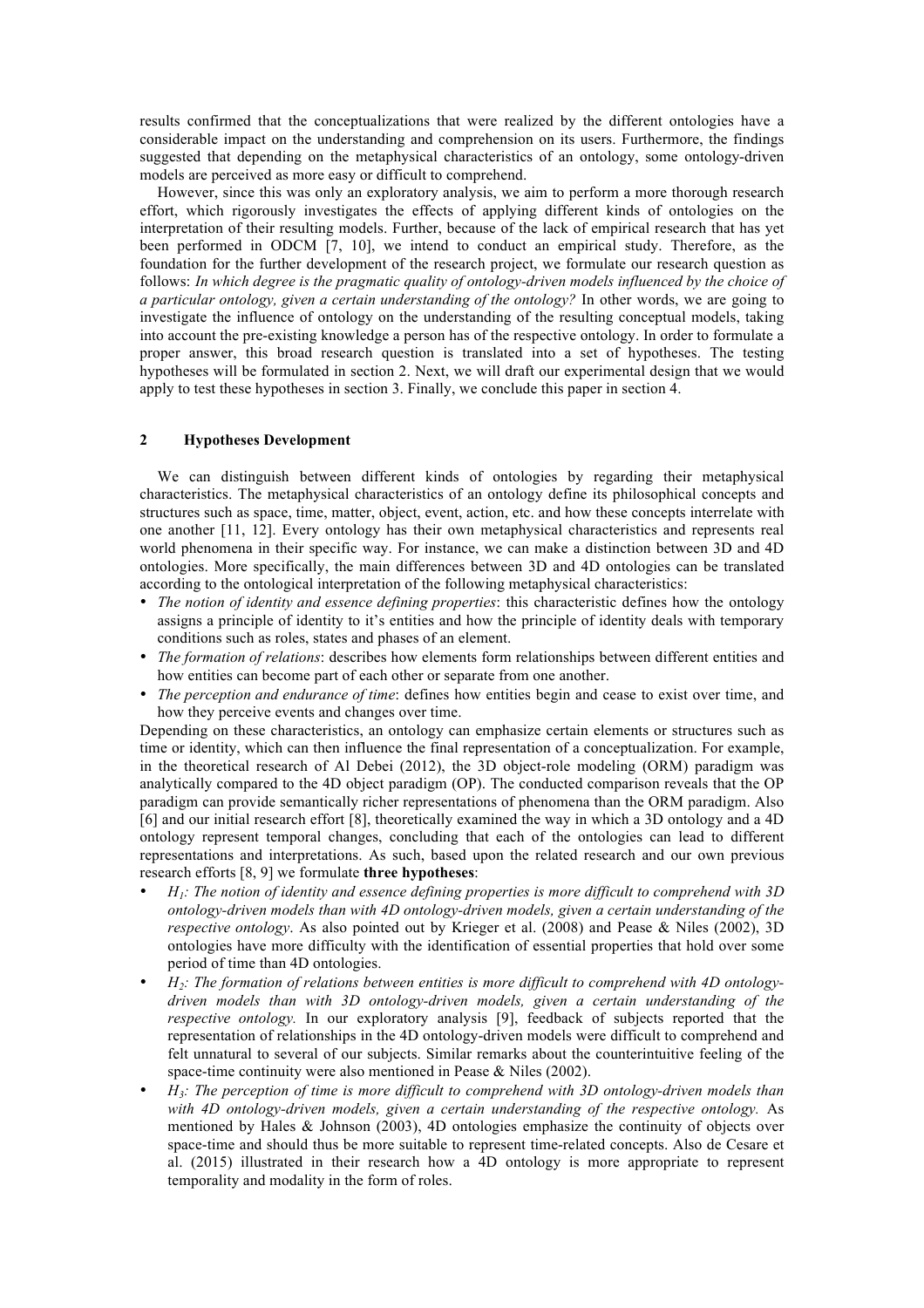## **3 Experimental Design**

In this section we will outline our experimental design in order to test the hypotheses above. The experimental design is based upon the work of Wohlin et al. (2012). We first define our variables that will be tested. Next, we specify the selection of our subjects. Finally, we explain the choice of our experimental design type, which is composed of an experiment and a protocol analysis.

#### **3.1 Variable development**

*Independent Variables:* In our study, the independent or affecting variables constitute of the ontologies that were chosen to construct the ontology-driven models. In other words, in our experimental setting, we can control if we either assign our test subjects with 3D ontology-driven models or 4D ontology-driven models. More specifically, we decided to work with UFO (i.e. a 3D ontology) [17] and BORO (i.e. a 4D ontology) [18] in our experiment. Both ontologies are used in the context of ODCM and are both foundational ontologies. Foundational ontologies are independent of a particular problem or domain. On the contrary, domain ontologies describe a hierarchical structure of concepts within a specific domain, like medicine or automobiles. By comparing foundational ontologies, a subject has no additional advantage of expertise in a certain domain.

*Dependent variables:* Model comprehension can be measured with several different approaches. A first approach is a direct measurement of the model comprehension. For example, akin to our purpose, the research studies of [19, 20] also compared the comprehension and understandability of different kinds of models that were constructed with different development techniques. In order to measure the comprehension and understandability of these models, they distinguish between different kinds of questions: comprehension and problem-solving questions. While the *comprehension questions* assess a basic level of model comprehension, the *problem-solving questions* are more challenging and target a deeper level of model comprehension from the subjects. Similarly, we will also measure the model comprehension of our ontology-driven models by differentiating between comprehension and problemsolving questions. A second, more indirect approach to measure model comprehension is by assessing the *amount of time* needed to understand the models. Measuring the time required for subjects to comprehend the different models allows us to estimate which models were perceived as more difficult or more easy to comprehend with respect to other models. Finally, we intend to measure the model comprehension by assessing the perceived ease of use, expressed as the *ease of interpretation* (EOI). The EOI aims to assess the amount of effort a subject had to spend in order to interpret the model or its related tasks. The reliability and validity of this variable has already been proven in several research efforts [21, 22]. In our experiment, we will link the EOI questions to the comprehension and problemsolving question in order to discover which comprehension tasks were the most difficult to answer.

*Control Variable:* Since we will be testing users' comprehension of 3D and 4D ontology-driven models, we need to be certain that all subjects have an equal understanding of the 3D or 4D models they are dealing with. Therefore, we need to assure that the interpretation of a certain model can be linked to the ontology that was applied to construct the model, and not to a limitation of the subject's knowledge of the ontology-driven models. As such, we apply a control variable to test every subject's knowledge and understanding of the ontology-driven models, before the start of the experiment. This control variable will be incorporated into the analysis of our results, and will be applied to measure the effect of a subjects' knowledge of the ontology (and respectively the associated paradigm) and the comprehension of the derived models.

#### **3.2 Subject Selection**

The subjects in our study all had prior experience and education in the domain of conceptual modeling, and were either completing their Masters or PhD at the University of Ghent. We decided to select students as our test subjects since they have no prior knowledge of ontologies, and can thus be seen as a 'tabula rasa'. Consequently, we can train them with an ontology and a new paradigm without the interference of any pre-used paradigm of another ontology. This allows us to measure the full impact of the comprehension of the ontology-driven models. Furthermore, all subjects were around the same age (i.e. mid twenties) and the majority of our subjects have a business-oriented background. This specific selection thus leads to a controlled sample of subjects with the same level of experience in conceptual modeling and with no prior knowledge about any of the ontologies that were applied in the empirical study.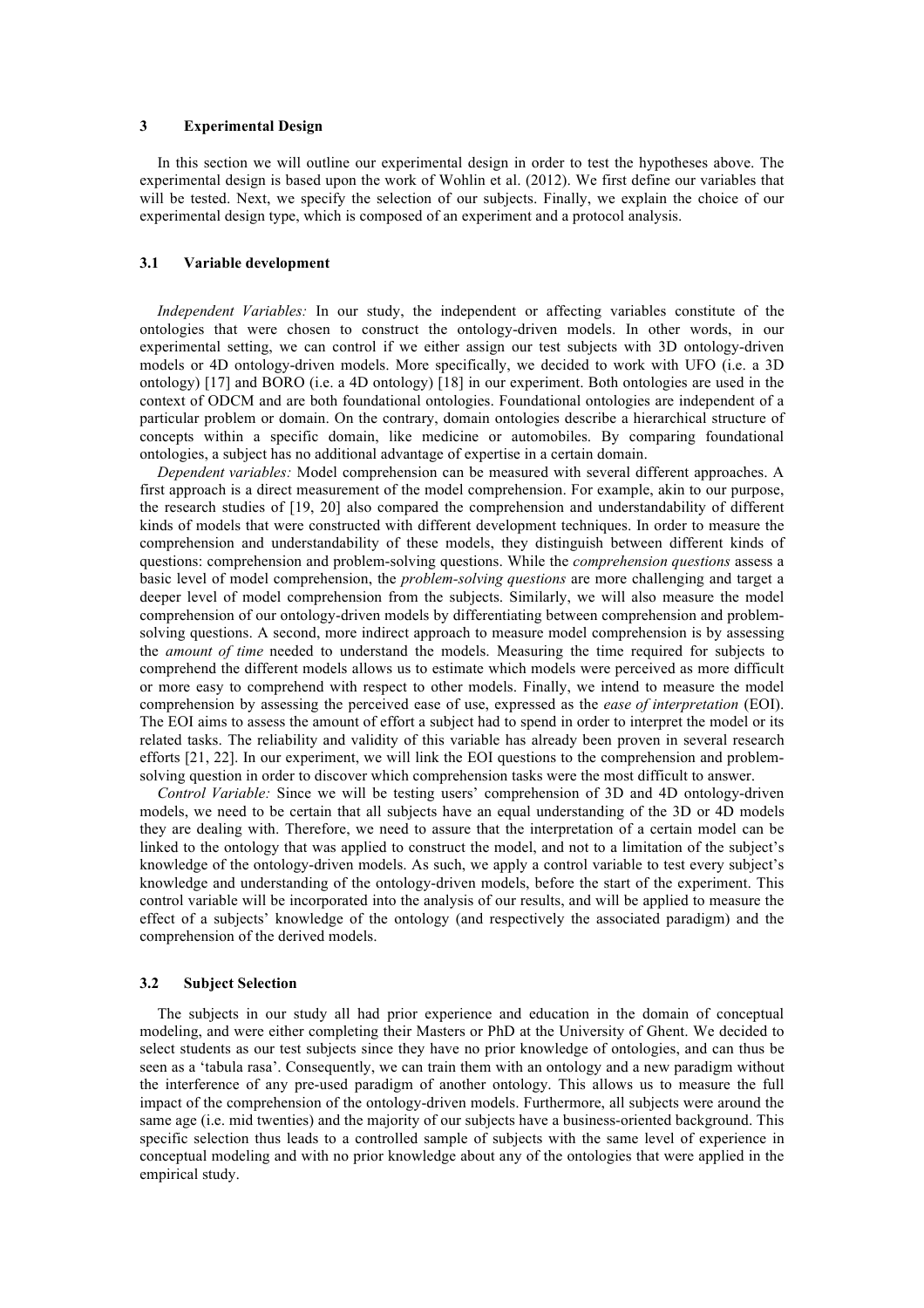#### **3.3 Experimental Design Type**

Similar to the research of [23, 24], two empirical studies were designed to test our formulated hypotheses. Our design can be divided into two phases: in the first phase we will conduct an experiment with the purpose to generate a significant amount of data to test our hypotheses. The second phase will perform a protocol analysis, as an in-depth analysis in order to provide additional insights into the nature of our results. While the experiment will be performed on a larger scale with more subjects, the protocol analysis will be performed with a smaller set of subjects, since the goal of the protocol analysis is not to produce data but to acquire knowledge about how subjects perceive the experiment.

#### *Experiment*

An experiment consists of a series of tests of different treatments. To get the desired results to answer our research question, the series of tests must be carefully planned and designed. The design of our experiment is based upon the testing hypotheses we developed earlier. From these hypotheses, we can derive two treatments: a BORO treatment and a UFO treatment. The series of test in each treatment constitute of the different models that each emphasize a specific metaphysical characteristic. Our subjects are thus divided into two different treatments, where each treatment submits the subjects to similar tests where the comprehension of the models is measured. We have assigned the subjects to these treatments according to the *balancing design principle* [16]. By balancing the treatments, we assign an equal number of subjects to each separate treatment, to arrive at a balanced design. Balancing is desirable since it both simplifies and strengthens the statistical analysis of the data.

The design type of our experiment is a *two factors with two treatments* design, meaning that we compare the two treatments against each other with one independent variable (i.e. model comprehension), taken into account the control variable (understanding of the ontology). Our design will also be completely randomized, meaning that subjects will be allocated randomly to either one of the treatments. Each subject also takes part in only one treatment. Most commonly, the means of the dependent variable for each treatment are compared. We will thus assign scores to the different measures of the dependent variable, i.e. the comprehension questions, the problem-solving questions, the amount of time required to solve the task and the ease of interpretation questions, in order to compare our two different treatments objectively.

#### *Protocol Analysis*

A protocol analysis is a research method that elicits verbal reports from research participants. The data obtained from a protocol analysis method reveals the mental processes taking place as individuals work on the interpretation of the models. Subjects are required to verbalize their thought processes and strategies, as well to verbalize their answers to the comprehension, problem solving and EOI questions. These verbal reports and the progress of the subjects are closely monitored by the researcher guiding the treatment. A protocol analysis thus allows us to closely monitor the interpretation of the models by the subjects, and carefully register the model comprehension of each individual subject.

Therefore, after the experiment has been conducted, we will perform the protocol analysis on a new set of subjects, in the exact way as our experiment but with the purpose to better understand the outcome of our results. By performing the experiment in the form of a protocol analysis, we can observe in which phases of the experiment subjects experience any breakdowns or difficulties. As such, this allows us to better understand the nature of our results, and give a more detailed explanation to the results of our hypotheses. The protocol analysis will be performed on new subjects, since performing the protocol analysis with the same subjects would alter the results since they have already performed the experiment before.

#### **4 Conclusion and future research**

This paper carefully structures and describes the hypotheses and design of an empirical study that would investigate the impact of adopting a 3D and a 4D foundational ontology on the pragmatic quality of a conceptual model. More specifically, this study intends to measure the impact of the metaphysical characteristics of an ontology on the comprehension and understandability of the ontology-driven models by its users. As the next phase in this research project, we are preparing and identifying subjects to participate in our empirical study. Furthermore, in order to enhance the external validity of the empirical study, we intend to participate with foreign universities in order to achieve a more diverse subject group.